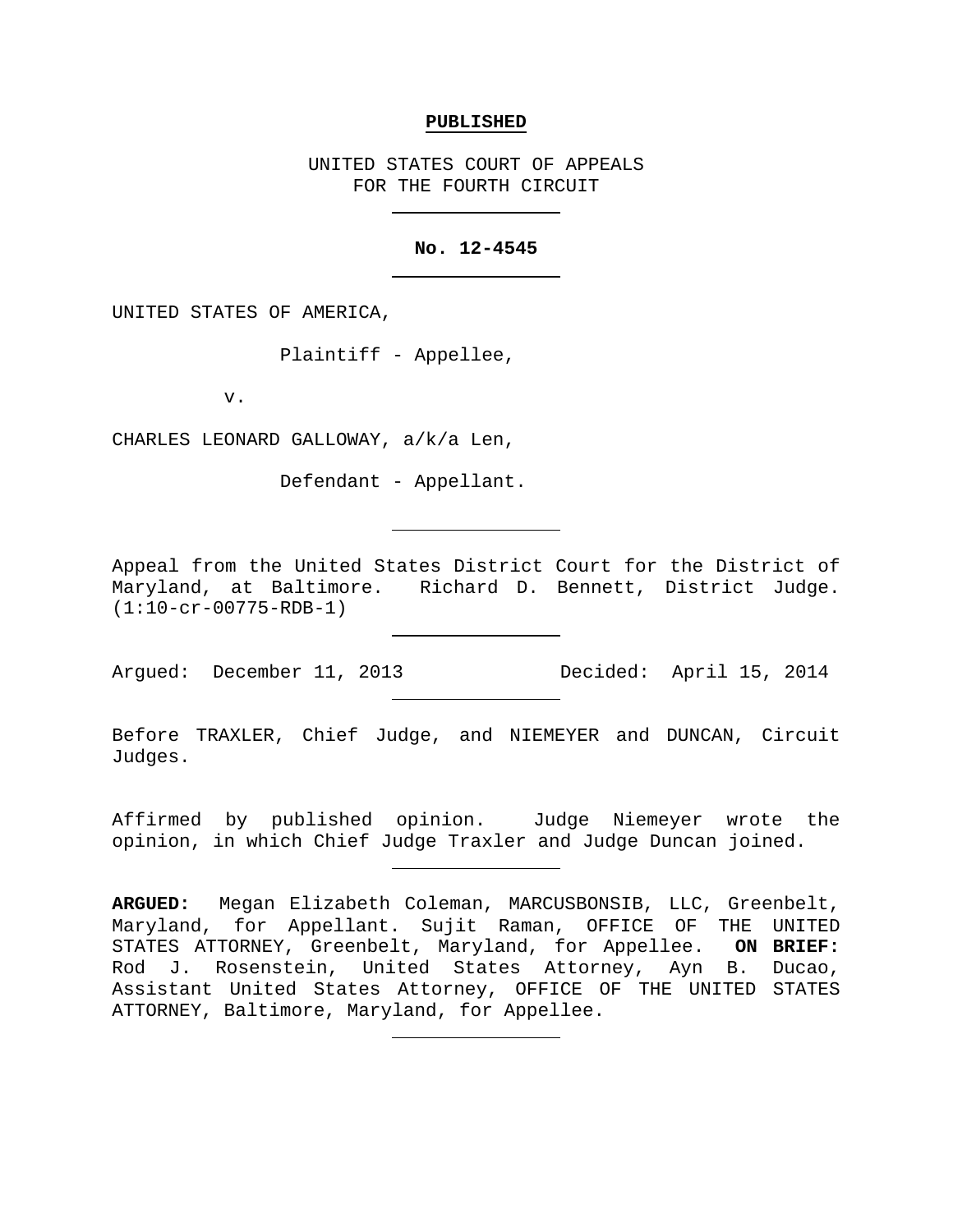NIEMEYER, Circuit Judge:

Charles Galloway was convicted in Baltimore, Maryland, of conspiracy to distribute and possess with intent to distribute one kilogram or more of heroin, in violation of 21 U.S.C. §§ 846 and 841(a)(1). The district court sentenced Galloway to 292 months' imprisonment, and Galloway filed this appeal, raising several issues with respect to his conviction. We affirm.

I

In connection with an investigation based in San Diego, California, of an international drug trafficking conspiracy, Special Agent James Karas of the DEA uncovered the involvement of Charles Galloway in Baltimore, Maryland. Based on information provided by Special Agent Karas, Detective Keith Sokolowski of the Baltimore City Police Department began investigating Galloway and eventually obtained authorization to place wiretaps on four of his cell phones. Through these wiretaps, Detective Sokolowski learned that Galloway used one phone predominantly for drug-related conversations, while he reserved a second phone for his conversations with Santos Chavez, a coconspirator in the Los Angeles, California area. Based on the intercepted conversations and on the testimony of actual drug traffickers in the Baltimore area, Galloway was convicted of conspiracy to traffic in heroin.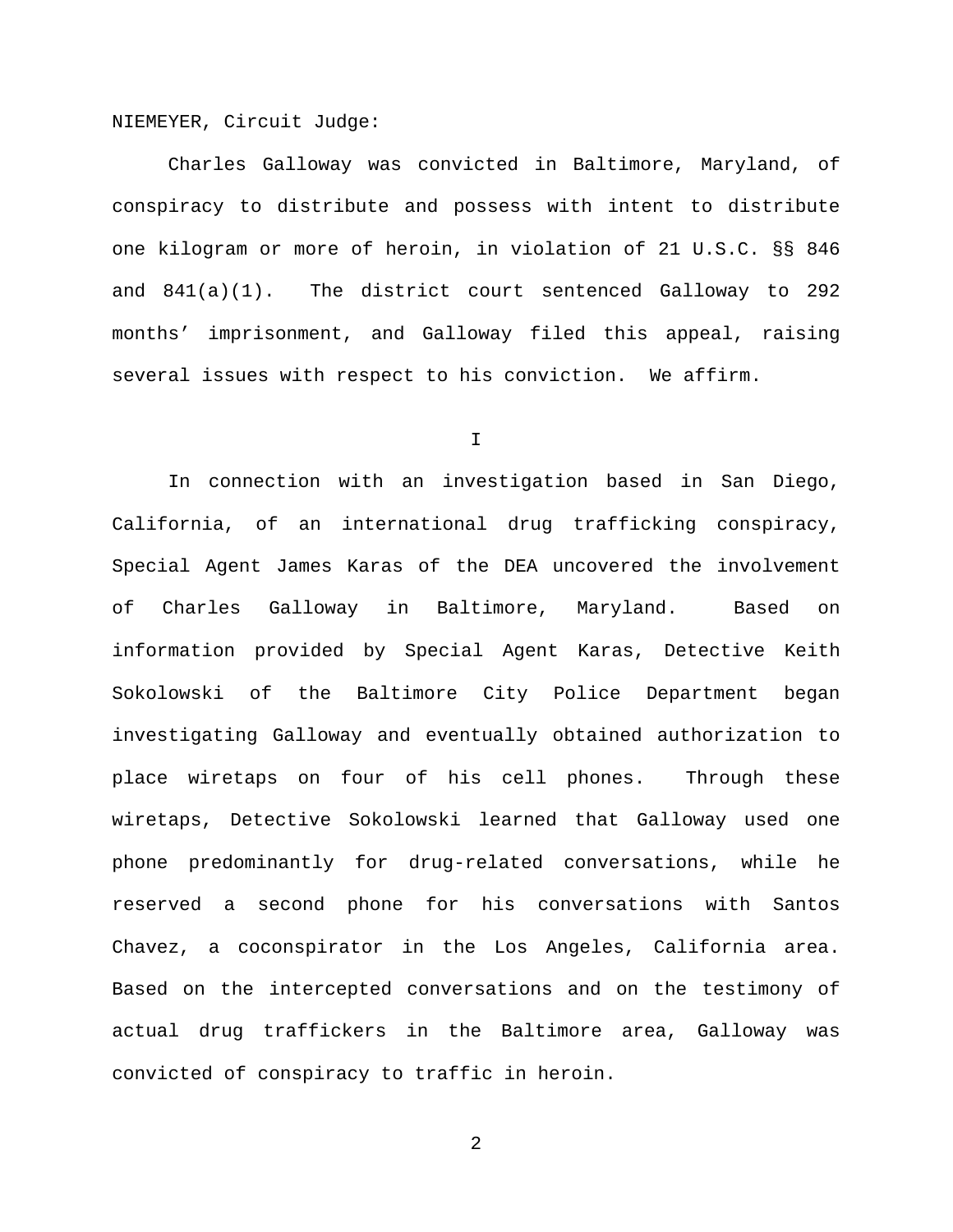At trial, Special Agent Karas and Detective Sokolowski testified not only as fact witnesses, but also as expert witnesses in drug distribution methods and the interpretation of the coded language used in narcotics-related telephone calls. The officers explained how drug traffickers use unrelated words to refer to drugs, prices, and related issues, explaining that while there is no established vocabulary, the meaning of the ad hoc words used in lieu of other possibly incriminating words may be derived from context. The officers testified that, in their opinions, Galloway and his coconspirators used such coded language in their intercepted conversations.

Following Galloway's conviction, the district court sentenced him to 292 months' imprisonment.

This appeal followed.

### II

Galloway contends first that he was denied effective assistance of counsel by the privately retained lawyer who represented him for approximately five months -- from July 2011 until he was permitted to discharge her in January 2012, which was somewhat more than two months before trial commenced. He states that this lawyer failed to file any substantive pretrial motions on his behalf, failed to demand discovery in a timely fashion, and failed to communicate with him about his case. He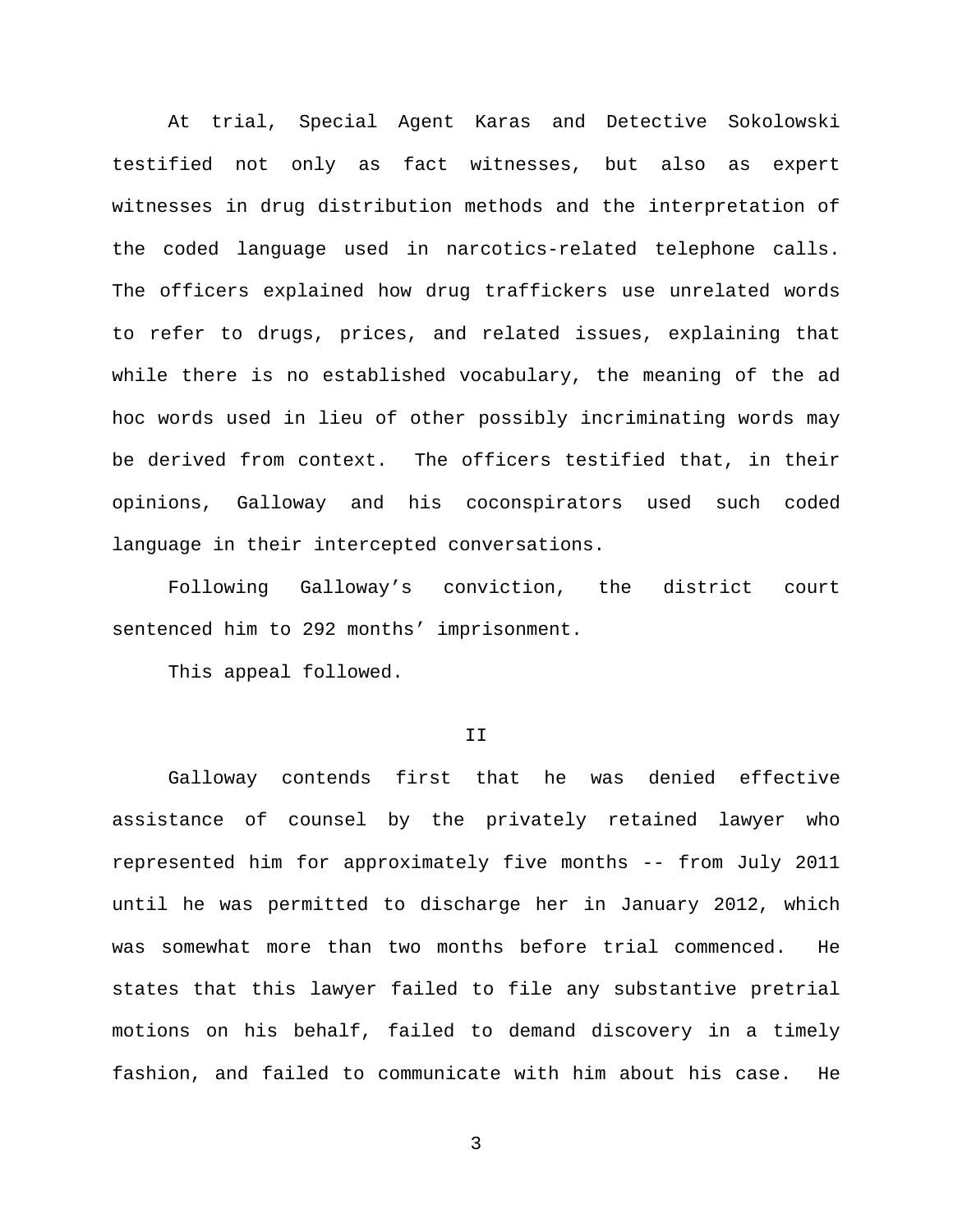further asserts that her deficient performance resulted in his being "at a disadvantage at the motions hearing"; in his having "to scramble" with stand-by counsel for discovery only "weeks before trial"; and in his "electing to go forward with a trial, unprepared."

It is well established that "a defendant may raise [a] claim of ineffective assistance of counsel in the first instance on direct appeal if and only if it conclusively appears from the record that . . . counsel did not provide effective assistance. Otherwise, [he] must raise [his] claim in the district court by a collateral challenge pursuant to 28 U.S.C. § 2255 . . . ." United States v. Smith, 62 F.3d 641, 651 (4th Cir. 1995) (emphasis added) (internal quotation marks omitted). This standard is demanding, and Galloway has not met it here.

While the record surely supports Galloway's claim that he was dissatisfied with his first lawyer's services, he fails to demonstrate from the record that her performance fell below an objective standard of reasonableness, especially given that "[i]n evaluating counsel's performance, we must 'indulge a strong presumption that counsel's conduct falls within the wide range of reasonable professional assistance.'" Sexton v. French, 163 F.3d 874, 882 (4th Cir. 1998) (quoting Strickland v. Washington, 466 U.S. 668, 689 (1984)). At most, the record establishes that Galloway lodged serious allegations against his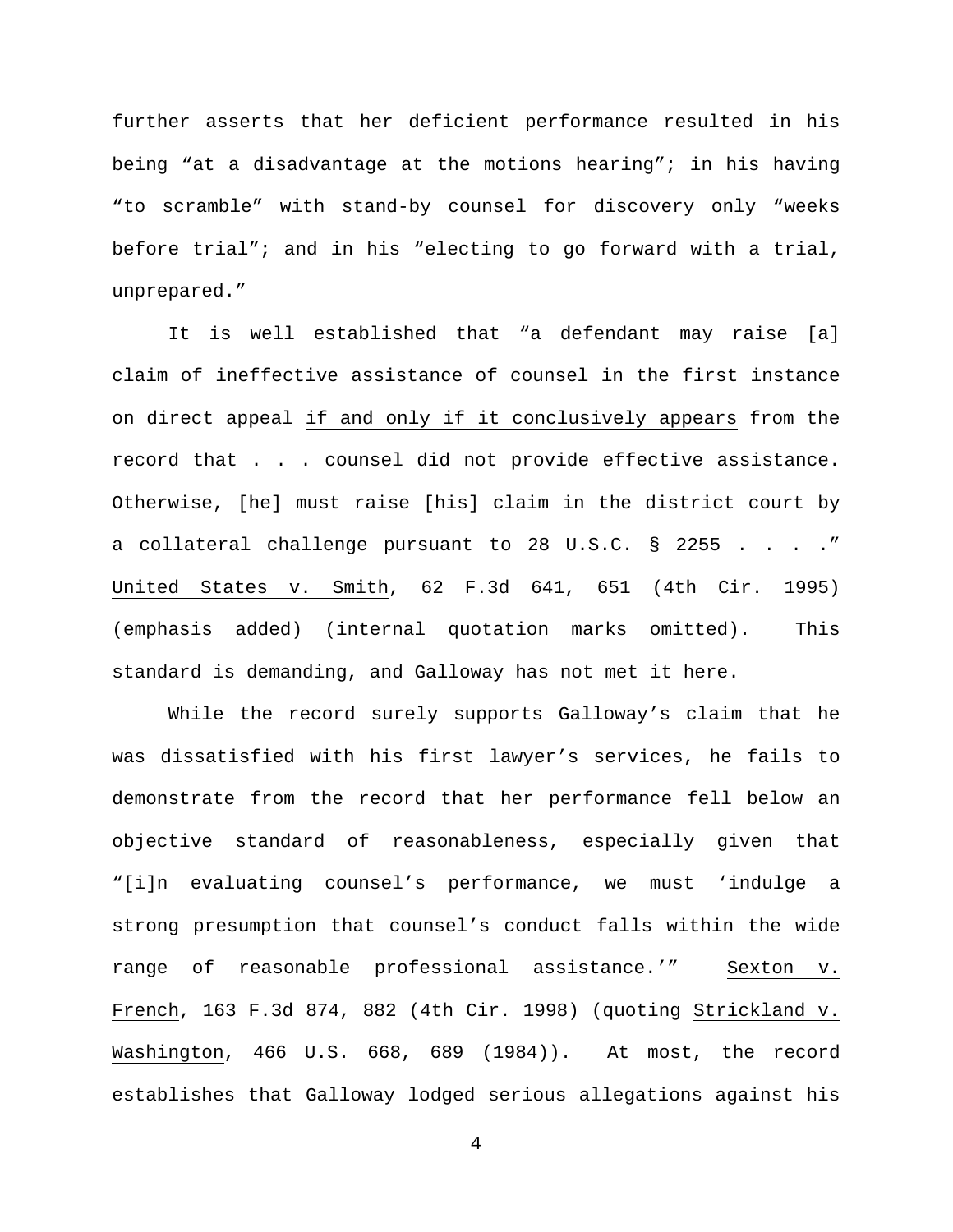lawyer, which his lawyer disputed. As such, the record does not show conclusively that his allegations had any merit.

Moreover, Galloway has not shown that he was prejudiced by his first lawyer's performance. To meet this element of an ineffective assistance claim, Galloway would have to show "that there is a reasonable probability that, but for counsel's unprofessional errors, the result of the proceeding would have been different" and that "the result of the proceeding was fundamentally unfair or unreliable." Sexton, 163 F.3d at 882 (internal quotation marks and citations omitted). But the record shows that soon after Galloway brought his complaints about his first lawyer's services to the attention of the district court, the court appointed an Assistant Federal Public Defender to represent him and pushed back his trial date. Galloway's new counsel was then given a full opportunity to present pretrial motions on his behalf and to prepare for trial. In light of these precautionary measures, Galloway's claim that he was ultimately unprepared for trial surely stems more from subsequent decisions he made (1) to discharge the Assistant Federal Public Defender representing him; (2) to withdraw that lawyer's motion to continue the trial date; and (3) to represent himself at trial with stand-by counsel.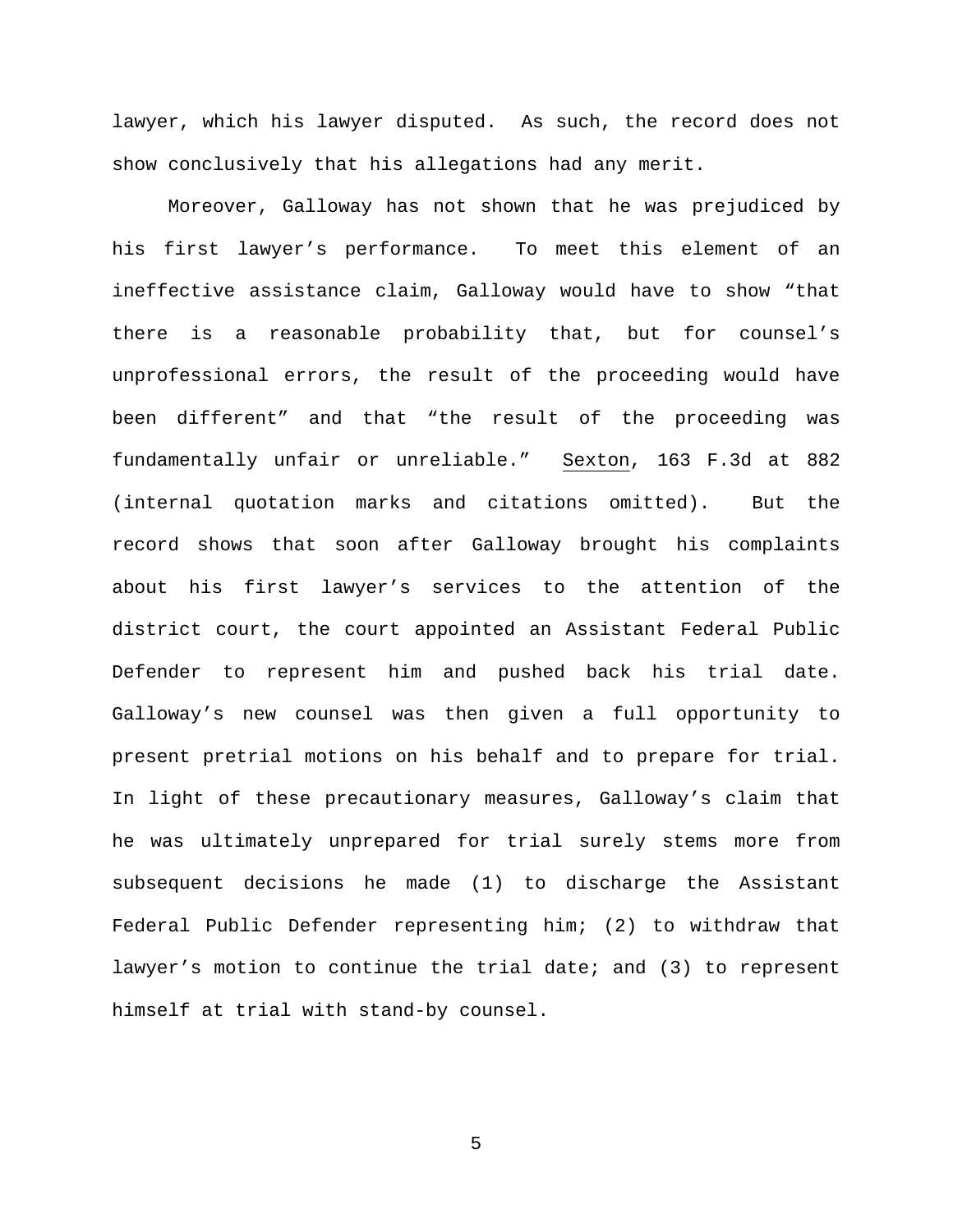In short, Galloway's showing on this issue falls far short of conclusively establishing the ineffectiveness of his first counsel.

# III

Galloway next contends that the district court abused its discretion by depriving him of meaningful access to discovery while he prepared his pro se defense. Specifically, he objects to the court's ruling that he could not take any discovery materials to the detention center where he was being held, including any handwritten notes he made regarding the discovery he reviewed. In addition, he contends that the alternative setup provided for him to review discovery in the U.S. Courthouse's lockup area was inadequate because the room did not have an electrical outlet, limiting his ability to review electronic evidence.

Based on the circumstances, we conclude that the district court acted within its discretion in so controlling discovery. As the court explained, "we've had enormous security issues with respect to federal detention facilities," including two different trials over which the district judge presided involving the murder of witnesses. Although the court recognized that it was inconvenient for both Galloway and the U.S. Marshals to transport Galloway to and from the U.S. Courthouse, the court reasonably concluded that the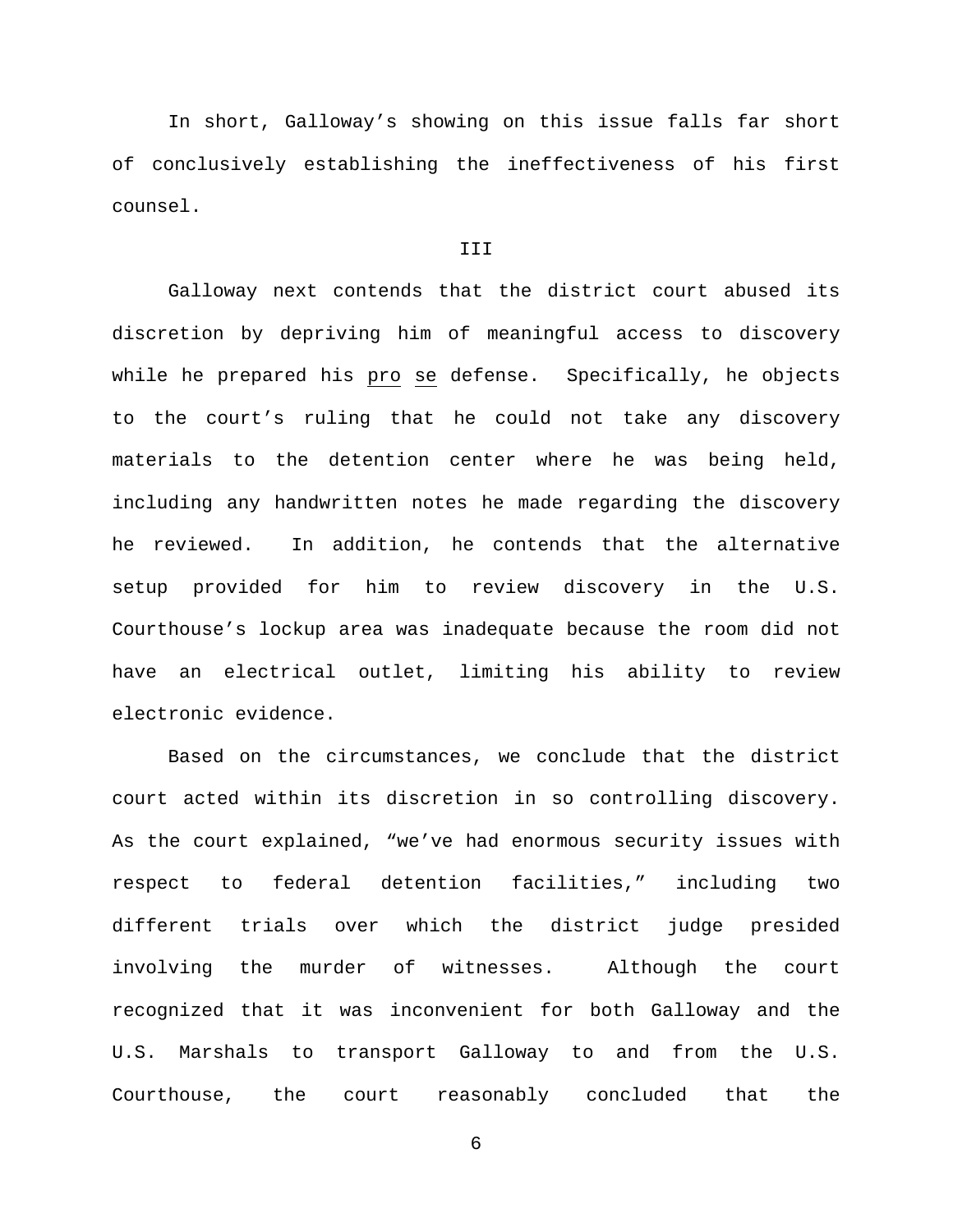inconvenience was justified by the circumstances. And while the lockup area did lack an electrical outlet, the Assistant Federal Public Defender mitigated the problem by providing Galloway with two extra laptop batteries. Finally, Galloway never sought a continuance based on the logistics of the arrangement. Rather, he repeatedly indicated that he did not want to postpone the trial any further. In view of the legitimate security concerns and Galloway's failure to show any prejudice from the arrangement, we find that the limitations the court imposed were reasonable. See United States v. Sarno, 73 F.3d 1470, 1492 (9th Cir. 1995) (concluding that while a pro se defendant's "access to discovery materials was hardly optimal," the "limitations imposed on him were reasonable"); see also United States v. Bisong, 645 F.3d 384, 396 (D.C. Cir. 2011) (noting that, "[e]ven assuming that pro se defendants have a Sixth Amendment right to discovery in preparing their defense," a defendant advancing such a claim "must demonstrate prejudice in order to prevail").

## IV

Galloway also contends that the district court erred in denying his motion to suppress evidence obtained through the wiretaps, contending that the affidavits submitted in support of the wiretap applications failed to set forth specific facts showing why the wiretaps were necessary, as required by 18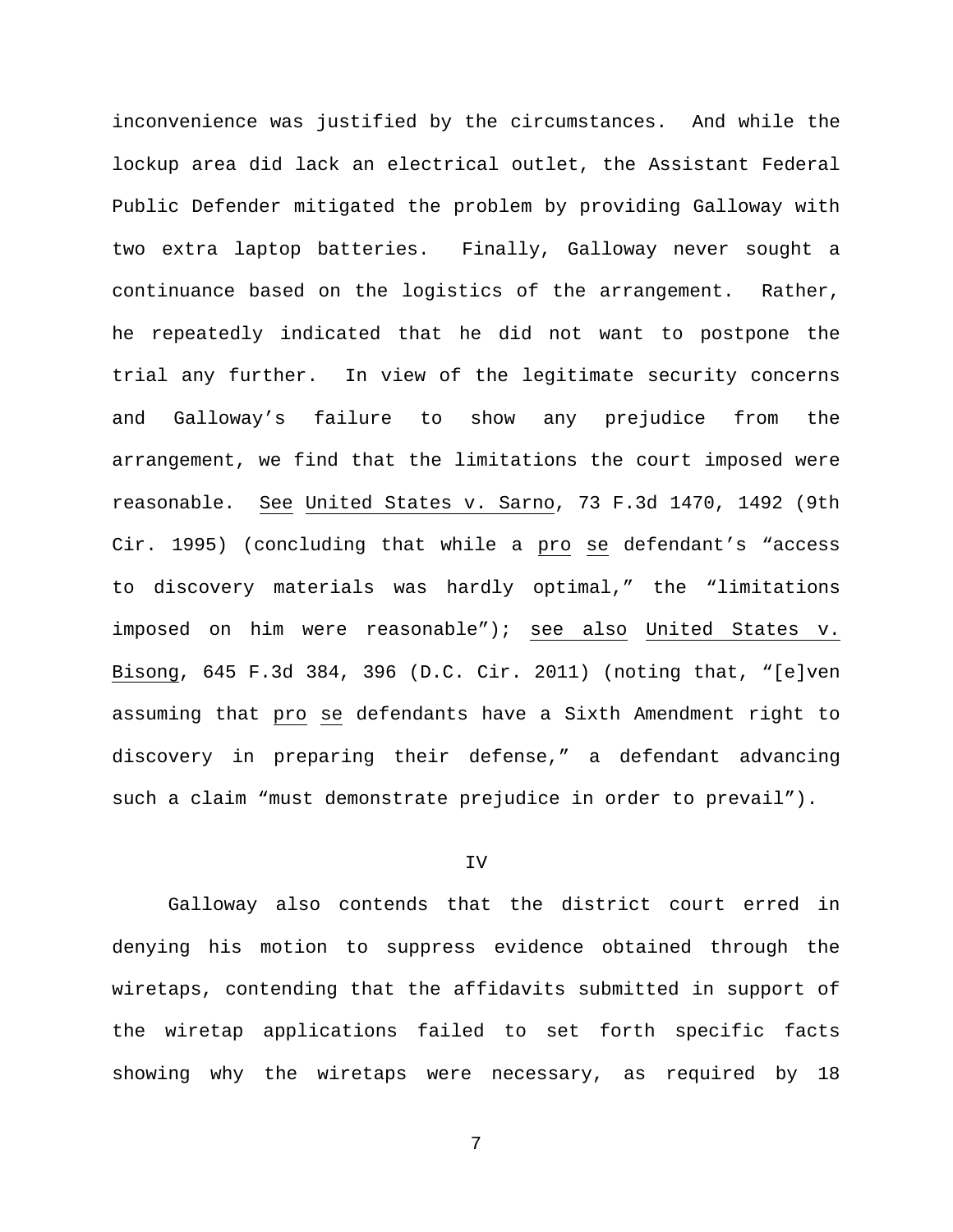U.S.C. § 2518. To obtain authorization for a wiretap, federal law requires the government to submit an application containing "a full and complete statement as to whether or not other investigative procedures have been tried and failed or why they reasonably appear to be unlikely to succeed if tried or to be too dangerous." 18 U.S.C. § 2518(1)(c). Galloway acknowledges that the affiants addressed why they believed that they would not be able to identify all the coconspirators or to achieve the investigation's other objectives by using traditional investigatory procedures alone, but he asserts that the explanations amounted to bare conclusory statements and boilerplate recitations that would more or less apply to any drug-trafficking investigation.

Although the government filed three separate wiretap applications with the Circuit Court for Baltimore City in order to obtain authorization to intercept calls over four cell phones used by Galloway, only the affidavits submitted in support of the first two wiretap applications -- one submitted on May 26, 2010, and one submitted on June 8, 2010 -- are at issue. Those affidavits detailed at length the steps that police officers had taken since January 2010 in investigating the Baltimore portion of an international drug conspiracy, and they contained fairly extensive discussions of why the affiants believed the wiretaps were necessary, addressing at least ten alternative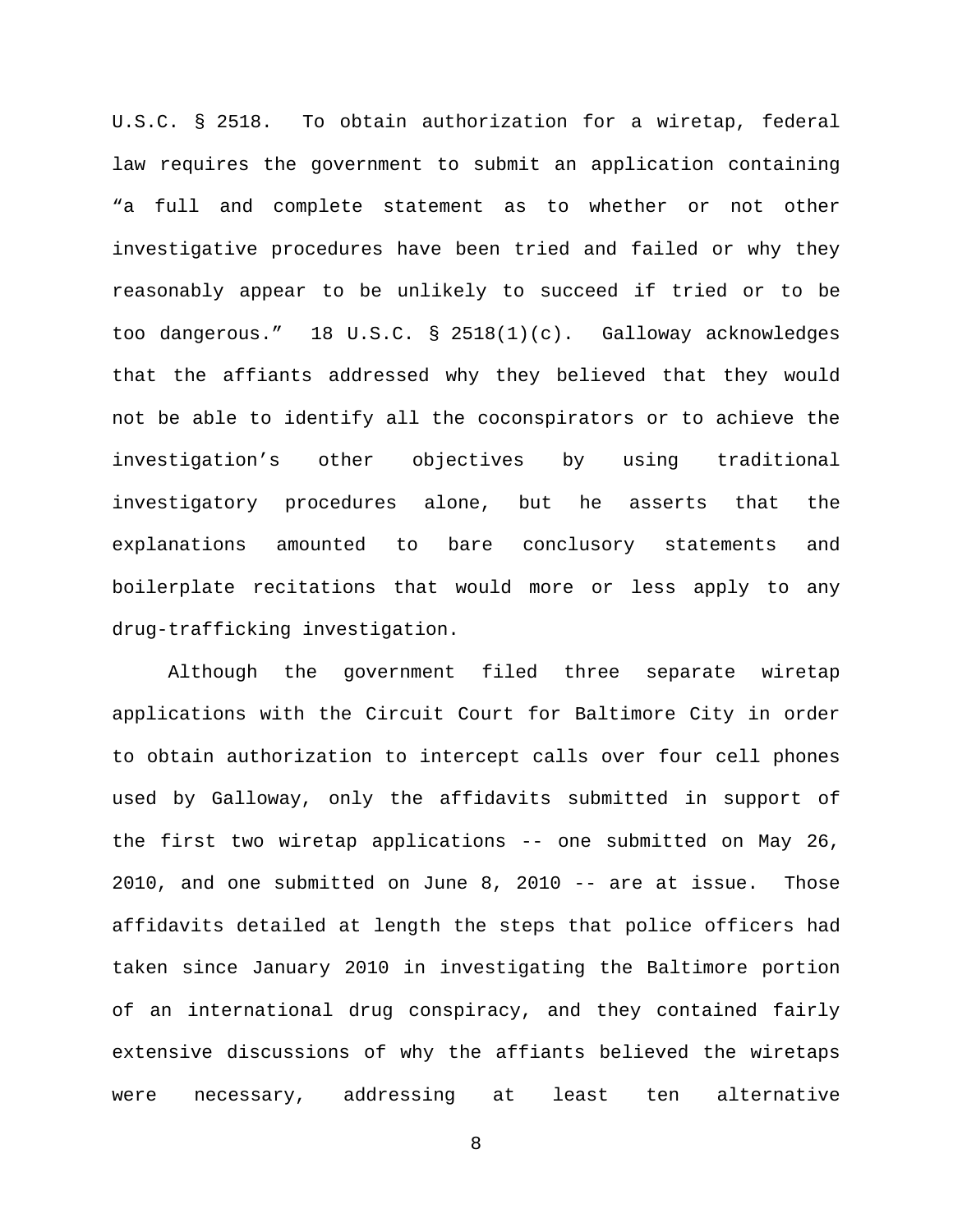investigatory procedures. They explained that the police had already used several of those techniques -- for example, conducting physical surveillance, analyzing telephone toll records, and affixing GPS devices -- but that those methods had failed to reveal the full scope of the organization, showing instead "that members of this organization [were] extremely cautious in their movements and activities." The affidavits further explained why the officers believed that other investigatory techniques were unlikely to achieve the investigation's objectives, taking the position that certain methods (e.g., attempting to develop a confidential informant, subpoenaing witnesses to appear before a grand jury, and executing search warrants) were likely to reveal the existence of the ongoing investigation to Galloway and his associates, while other methods (e.g., trash searches and pole cameras) were not practical under the circumstances.

Based on this record, we cannot conclude that the authorizing court abused its discretion when it determined that the government had submitted sufficient facts to show the need for the wiretaps. See United States v. Wilson, 484 F.3d 267, 280 (4th Cir. 2007). The government's burden "is not great." United States v. Smith, 31 F.3d 1294, 1297 (4th Cir. 1994). While it cannot meet its burden with "bare conclusory statements that normal techniques would be unproductive or mere boilerplate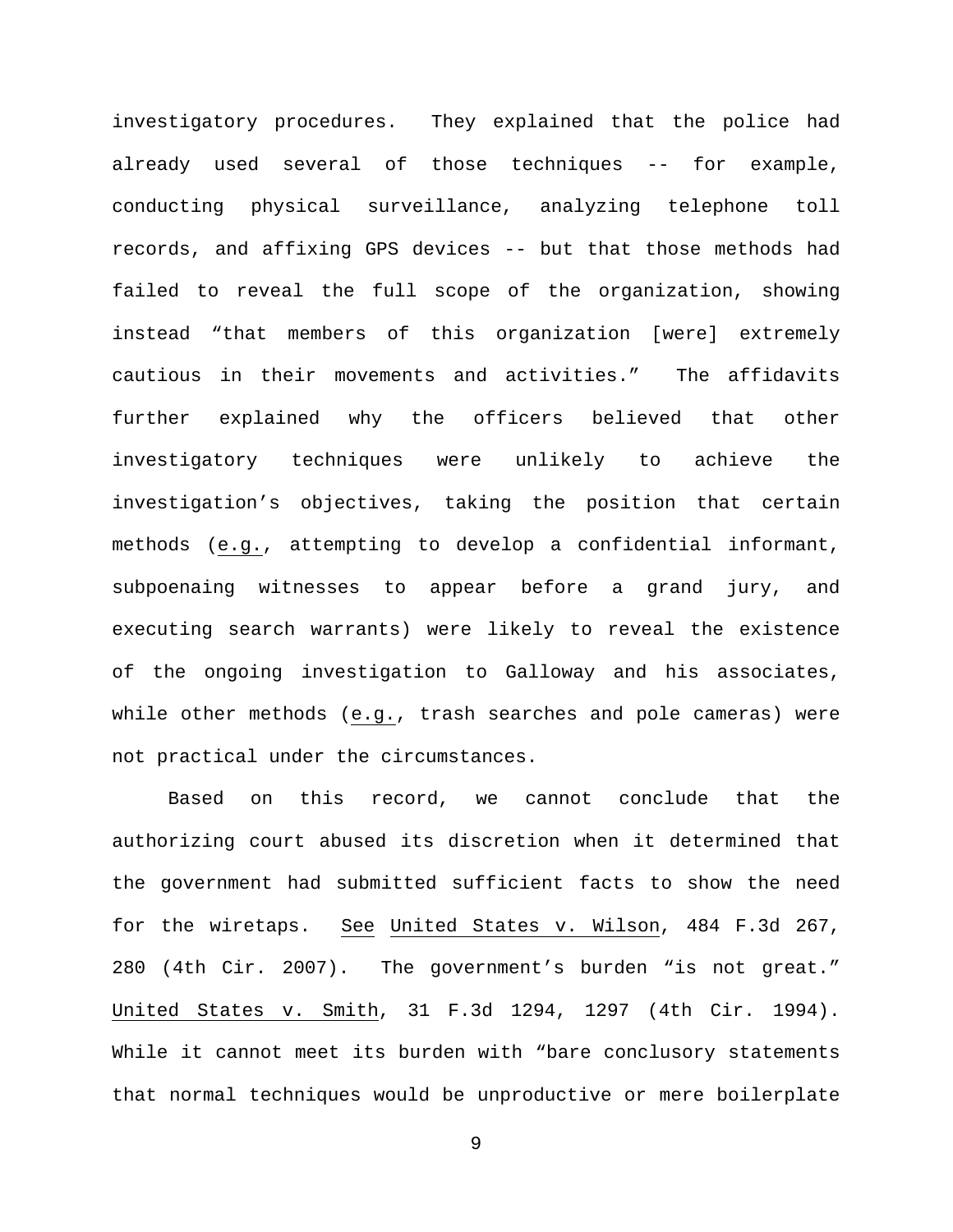recitation of the difficulties of gathering usable evidence," "it need only present specific factual information sufficient to establish that it has encountered difficulties in penetrating [the] criminal enterprise or in gathering evidence" such that "wiretapping becomes reasonable," despite "the statutory preference for less intrusive techniques." Id. at 1297-98 (alteration in original) (internal quotation marks and citations omitted). We believe that this standard was satisfied here.

Accordingly, we conclude that the district court did not err in denying Galloway's motion to suppress the wiretap evidence.

## V

Finally, Galloway contends that the district court abused its discretion in admitting expert testimony from Special Agent Karas and Detective Sokolowski under Federal Rule of Evidence 702, as well as in managing the presentation of their testimony so as to avoid any confusion that might be caused by their testifying both as fact witnesses and as expert witnesses. More particularly, Galloway argues (1) that the court erred in receiving Special Agent Karas as an expert witness because he failed adequately to explain his methodology for identifying and translating coded language; (2) that the court failed to ensure that both witnesses reliably applied their methods and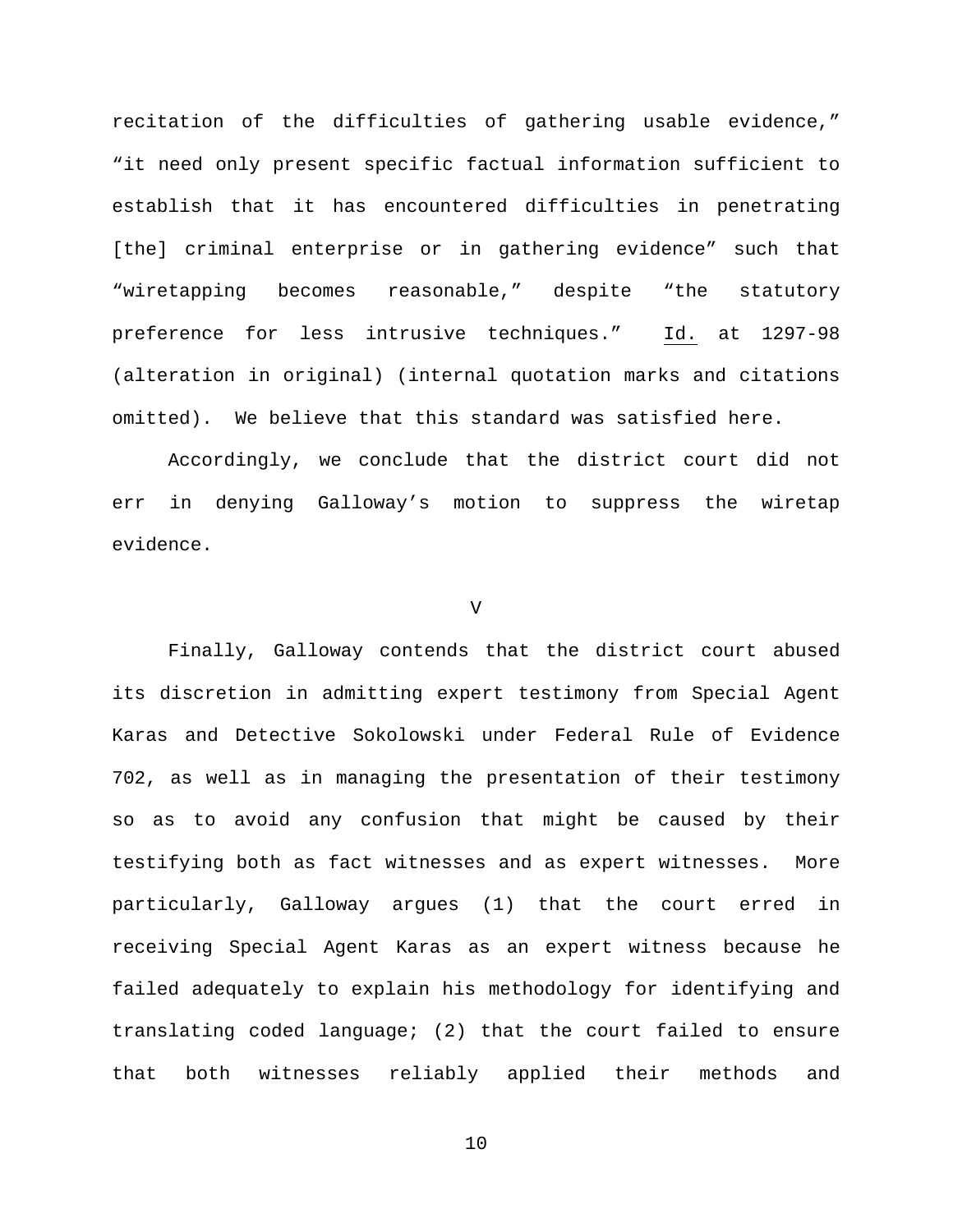principles to the facts in the case; and (3) that the court failed to enforce safeguards to prevent the jury from being confused regarding the officers' dual roles.

Galloway did not raise these challenges during trial and, in particular, did not object to the portions of testimony to which he now objects. Accordingly, he must satisfy the plain error standard of review, which requires that he show that the district court erred in receiving and managing the officers' testimony; that the errors were plain; and that the errors affected the outcome of the trial. See Fed. R. Crim. Proc. 52(b); United States v. Olano, 507 U.S. 725, 732-34 (1993); United States v. Baptiste, 596 F.3d 214, 220 (4th Cir. 2010). Moreover, even then, we will note errors only if a miscarriage of justice would result or the errors would seriously affect the fairness, integrity, or public reputation of the judicial proceedings. Baptiste, 596 F.3d at 220.

The district court qualified Special Agent Karas as an expert, based on his 15 years of experience during which he had participated in a number of DEA investigations that used wiretaps, personally reviewing "thousands" of narcotics-related telephone calls. In addition, Special Agent Karas had previously been qualified as an expert witness in other trials with respect to the interpretation of coded language used in narcotics-related communications. The court qualified Detective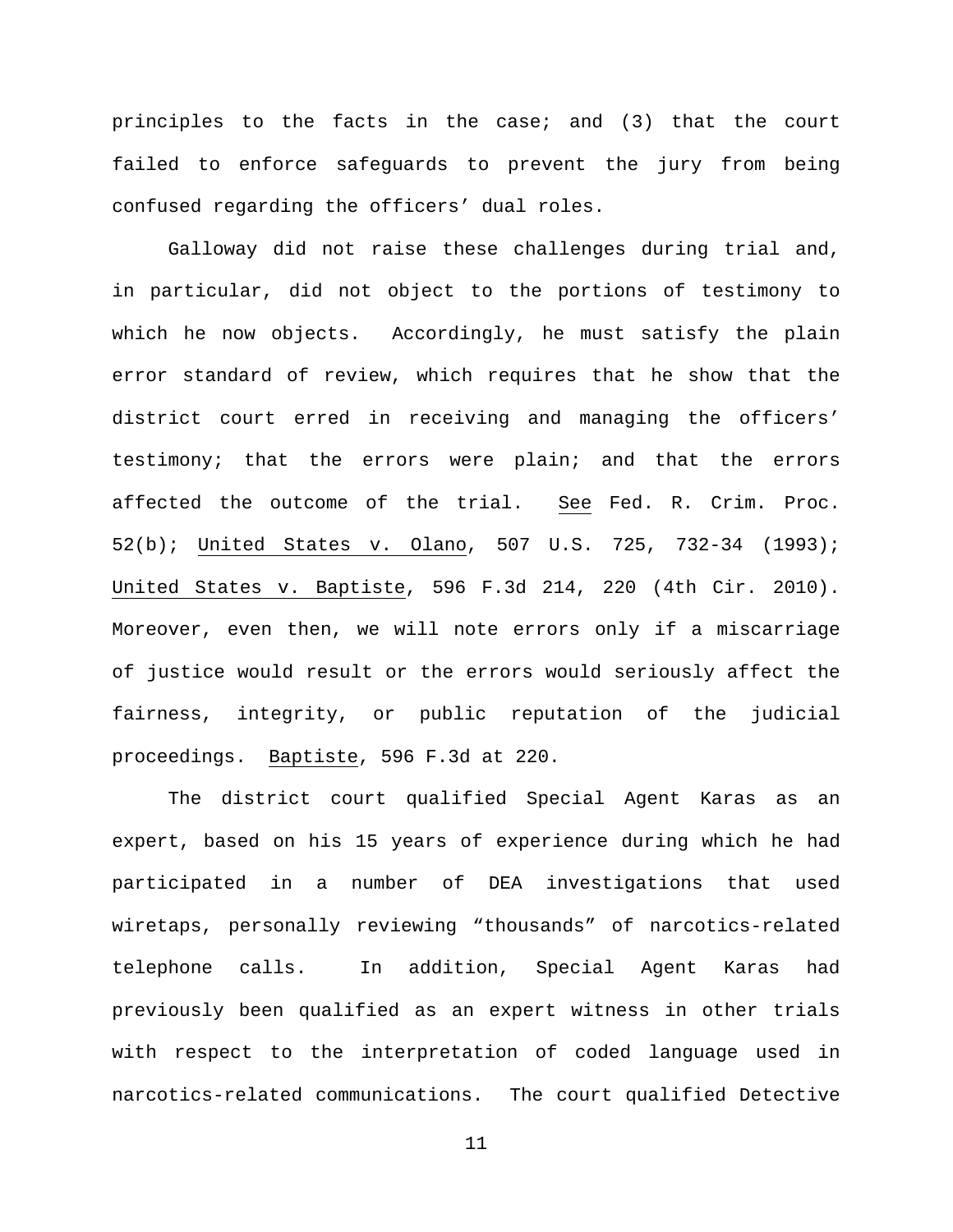Sokolowski as an expert on similar grounds, relying on his extensive experience investigating narcotics organizations, which included listening to "thousands" of intercepted drugrelated conversations and testifying about the coded language used in them. Detective Sokolowski explained how, through his experience, he had become familiar with the fact that drug dealers use coded language when speaking about narcotics and that, while there were some common code words, most were subject to interpretation based on the context of the conversation. As he explained, "Basically, in the context of the call you can just listen to the way the people go back and forth, and given an investigation where you should have a very good understanding of what's going on already, you'll understand what they're talking about." Upon qualifying the first of these two officers as an expert witness, the court instructed the prosecutor in the jury's presence to "be careful that we separate his lay testimony as a lay witness from the proffer of any expert testimony."

Galloway complains about Special Agent Karas's interpretation of the following statement, which Chavez made during a conversation with Galloway:

Here's um, here's what we're gonna do, um, I, I don't want to just fly out there, like I had told you, for just, you know, couple of bucks, so, what I have to do, is, have 20 dollars here with me for these guys when they gonna give me the  $6$  credit cards. . . .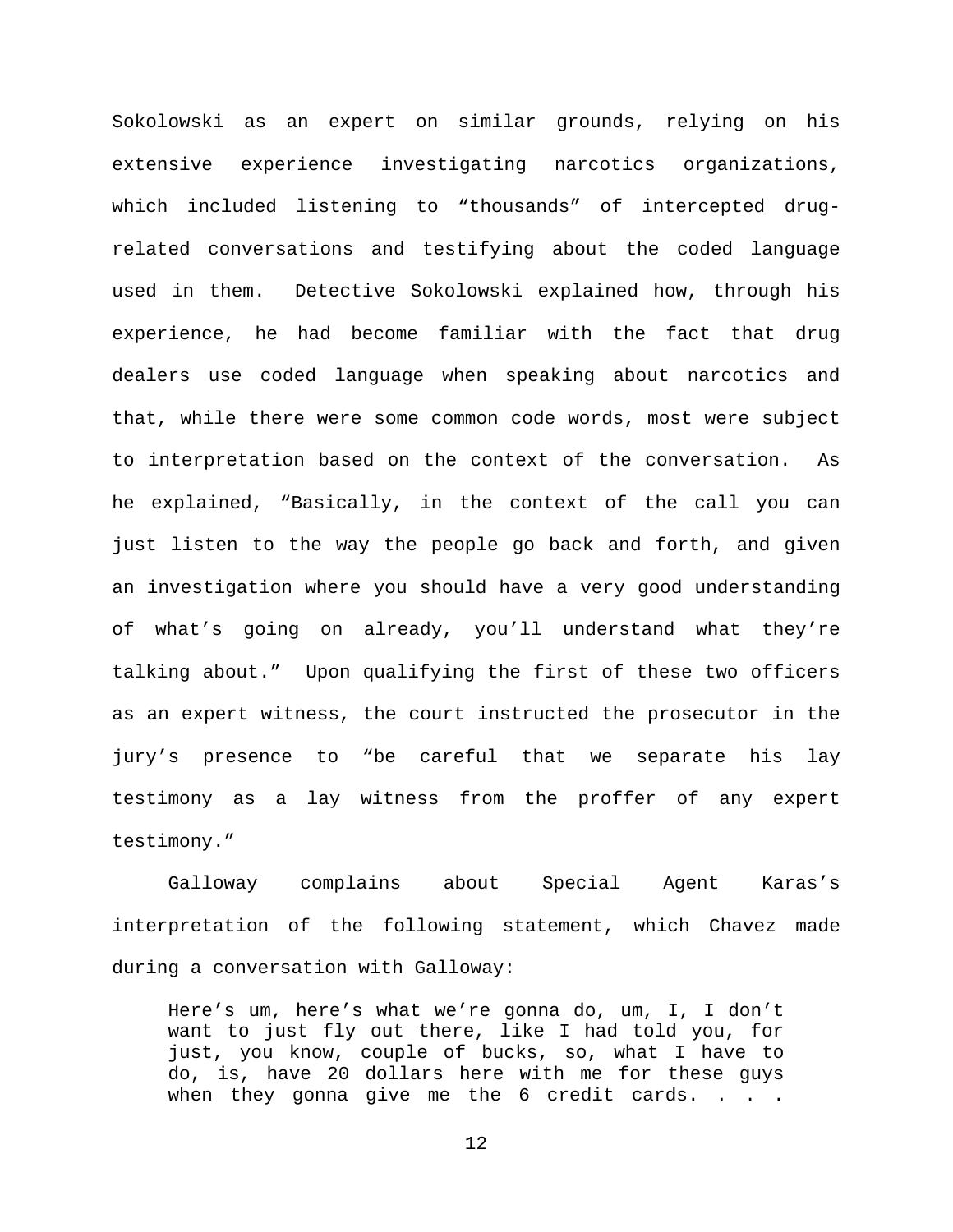Okay, they gonna give me the 3 of my boys and 3 of the other 3.

Karas explained that, in his opinion, "20 dollars" was code for \$20,000, noting that he had previously come across narcotics traffickers using this type of shorthand to disguise the actual dollar amounts they were discussing. He also gave his opinion that Chavez was using the phrase "6 credit cards," as well as the phrase "3 of my boys and 3 of the other 3," as coded language to refer to drugs.

In a similar vein, Galloway objects to Detective Sokolowski's explanations of conversations based on the context given. Sokolowski testified, for example, that "demonstration" was a code word used three times in various calls to refer to drugs and once to refer to a gun. His interpretation was later corroborated by an individual who testified that he had routinely bought heroin from Galloway and that he and Galloway had used words like "demonstrations" in their conversations as code for drugs, guns, or whatever else they wanted "to coverup." Sokolowski also gave an opinion that when one of the couriers told Galloway, "The people with the contract, they probably have their own heads," the courier was referring to the fact that the network's heroin suppliers were using their own couriers. Sokolowski testified further that, in his opinion, "baby" and "CDs" were code words used to refer to drugs; that "food caps"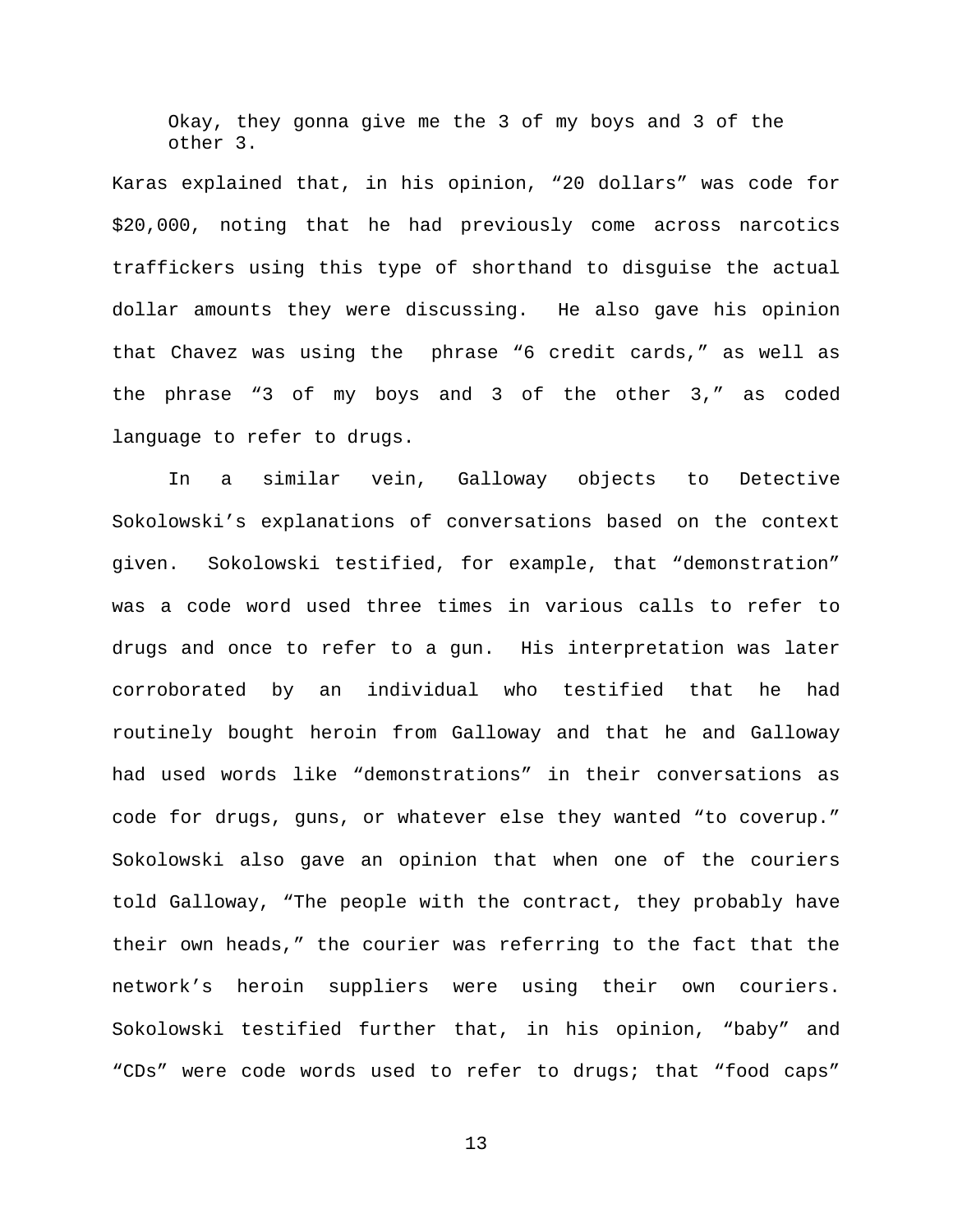and "food jars" were coded phrases used to refer to drug packaging materials; and that the phrase "getting ready to get the birds out" was coded language meaning that the speaker intended "to wake early and get out on the street to sell product."

After reviewing the entire record, we conclude that the district court did not plainly err in qualifying these officers as expert witnesses, nor in receiving their testimony about interpreting the coded portions of intercepted conversations. In receiving this evidence, the court functioned well within the scope of discretion given by Rule 702. As the advisory committee's note to that rule explains:

[W]hen a law enforcement agent testifies regarding the use of code words in a drug transaction, the principle used by the agent is that participants in such transactions regularly use code words to conceal the<br>nature of their activities. The method used by the nature of their activities. agent is the application of extensive experience to analyze the meaning of the conversations. So long as the principles and methods are reliable and applied reliably to the facts of the case, this type of testimony should be admitted.

Fed. R. Evid. 702 advisory committee's note (2000 amends.) (emphasis added); see also Baptiste, 596 F.3d at 223; Wilson, 484 F.3d at 274-75.

Both of these expert witnesses operated under the principle that drug-related conversations involve the use of code words to conceal the true nature of illegal activities. And both used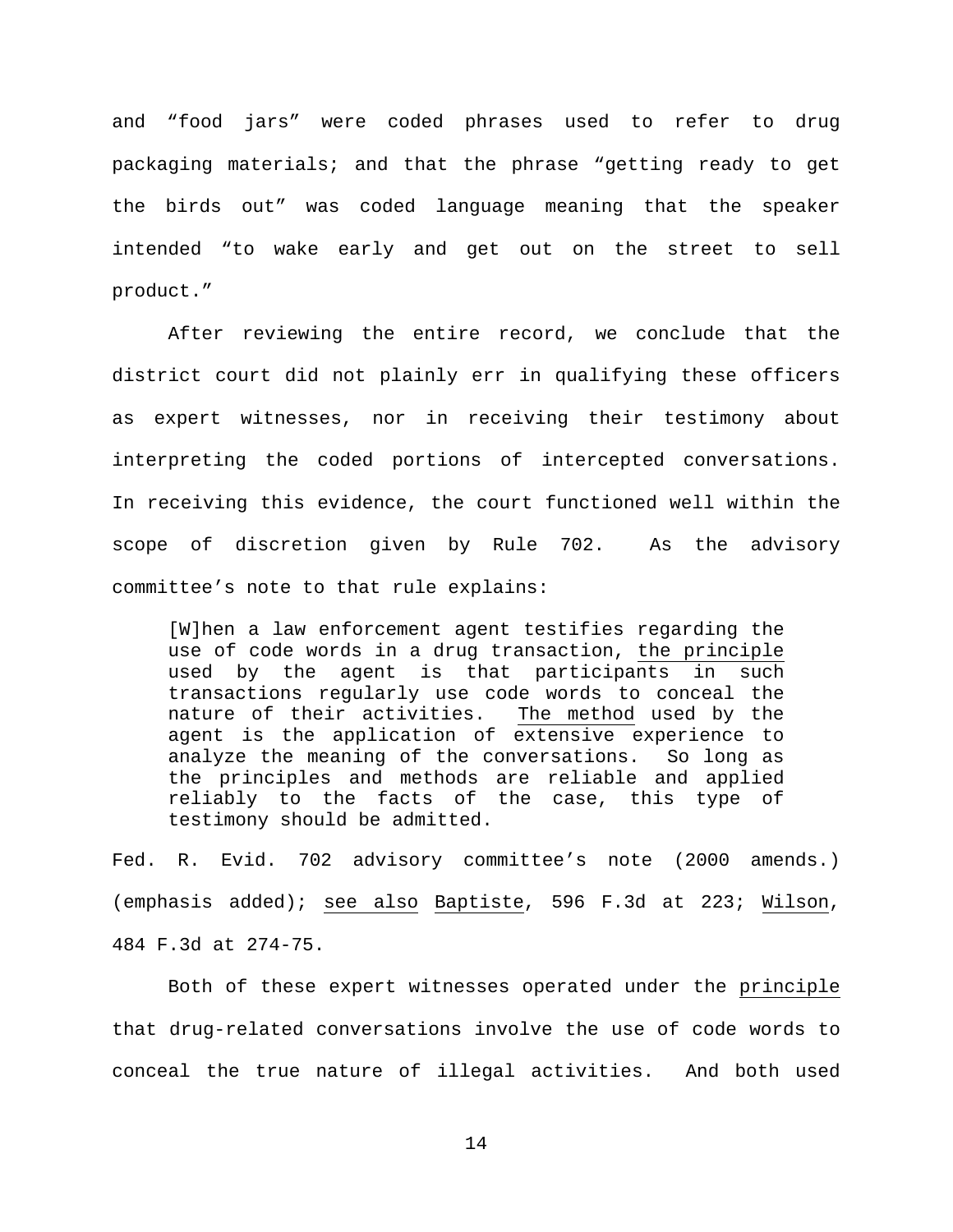the method of applying their extensive experience to analyze the meaning of the conversations through context. Special Agent Karas explained that because narcotics traffickers do not all use the same code words for drugs, he has to look for meaning in the "context of a conversation or an investigation, not standalone in the word itself." Similarly, Detective Sokolowski explained that he had become familiar with the ways in which narcotics dealers use coded language "through everyday contact [with] people in the street, through everyday contact with informants, arrestees, police, just by speaking to people and learning every day the new and upcoming terminology." While he gave the jury examples of words that were commonly used by drug traffickers, he also explained how he relied on "the context of the call" to translate the coded words being used in a particular telephone call. Based on this record, we conclude that the district court did not plainly err in conducting its gatekeeping function under Rule 702 with respect to these officers' expert testimony.

With respect to Galloway's challenge to the use of Special Agent Karas and Detective Sokolowski as both fact witnesses and expert witnesses, the district court adequately followed established protocols. See Baptiste, 596 F.3d at 223-26; Wilson, 484 F.3d at 278 n.5. After accepting both officers as expert witnesses, the court emphasized to the jury that while